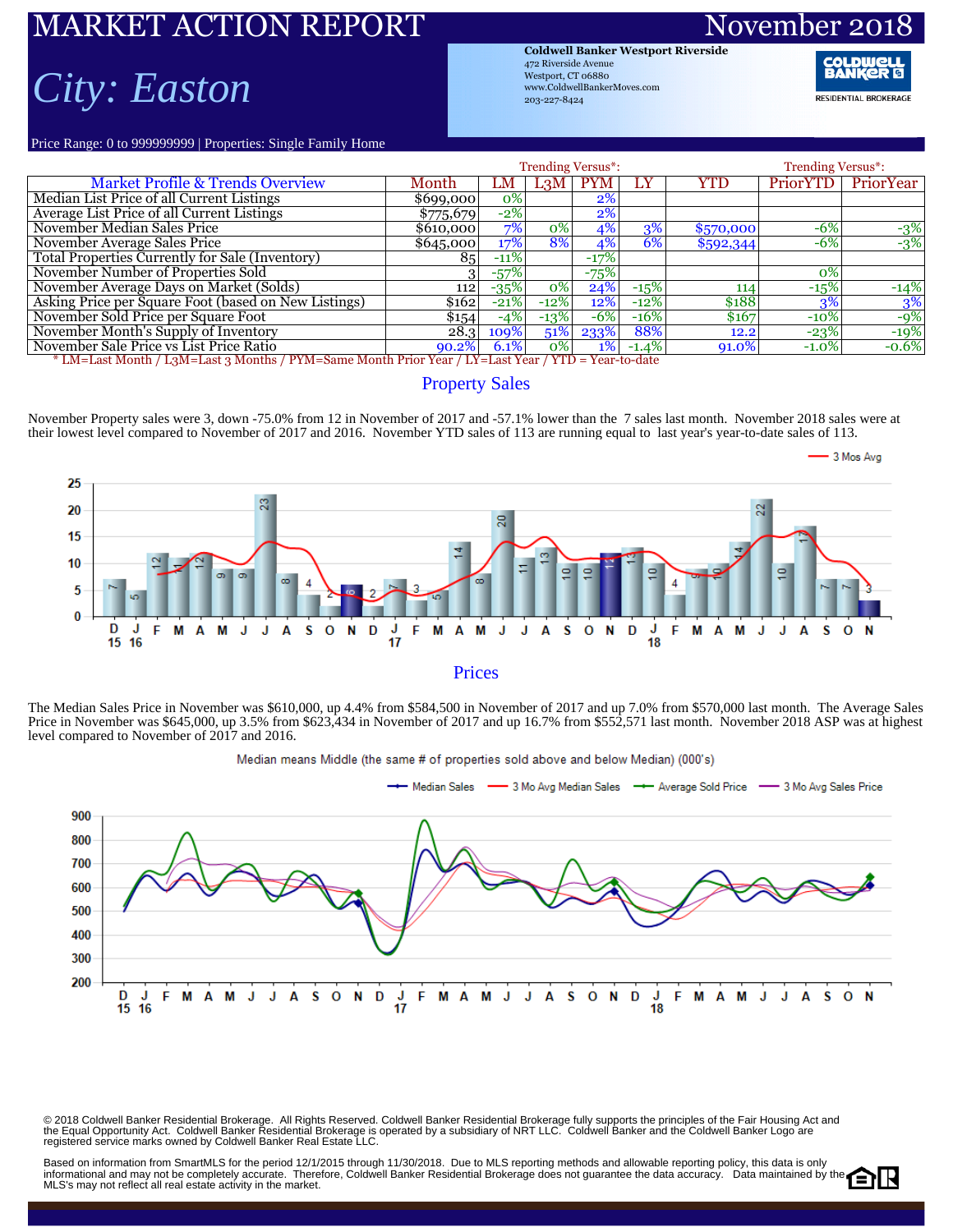### ARKET ACTION REPORT November 20

## *City: Easton*

Price Range: 0 to 999999999 | Properties: Single Family Home

**Coldwell Banker Westport Riverside** 472 Riverside Avenue Westport, CT 06880 www.ColdwellBankerMoves.com 203-227-8424

**RESIDENTIAL BROKERAGE** 

#### Inventory & MSI

The Total Inventory of Properties available for sale as of November was 85, down -10.5% from 95 last month and down -16.7% from 102 in November of last year. November 2018 Inventory was at the lowest level compared to November of 2017 and 2016.

A comparatively lower MSI is more beneficial for sellers while a higher MSI is better for buyers. The November 2018 MSI of 28.3 months was at its highest level compared with November of 2017 and 2016.

MSI is the # of months needed to sell all of the Inventory at the monthly Sales Pace



#### Market Time

The average Days On Market(DOM) shows how many days the average Property is on the Market before it sells. An upward trend in DOM tends to indicate a move towards more of a Buyer's market, a downward trend a move towards more of a Seller's market. The DOM for November was 112, down -35.3% from 173 days last month and up 24.4% from 90 days in November of last year. The November 2018 DOM was at a mid range compared with November of 2017 and 2016.



The Selling Price per Square Foot is a great indicator for the direction of Property values. Since Median Sales Price and Average Sales price can be impacted by the 'mix' of high or low end Properties in the market, the selling price per square foot is a more normalized indicator on the direction of Property values. The November 2018 Selling Price per Square Foot of \$154 was down -3.8% from \$160 last month and down -5.5% from \$163 in November of last year.

Average Selling Price per Square Foot for properties that sold during the month



© 2018 Coldwell Banker Residential Brokerage. All Rights Reserved. Coldwell Banker Residential Brokerage fully supports the principles of the Fair Housing Act and<br>the Equal Opportunity Act. Coldwell Banker Realential Bro

Based on information from SmartMLS for the period 12/1/2015 through 11/30/2018. Due to MLS reporting methods and allowable reporting policy, this data is only Dased of information form official with the period in the computation of the control of the computational and may not be completely accuracy. Data maintained by the MLS's may not reflect all real estate activity in the market.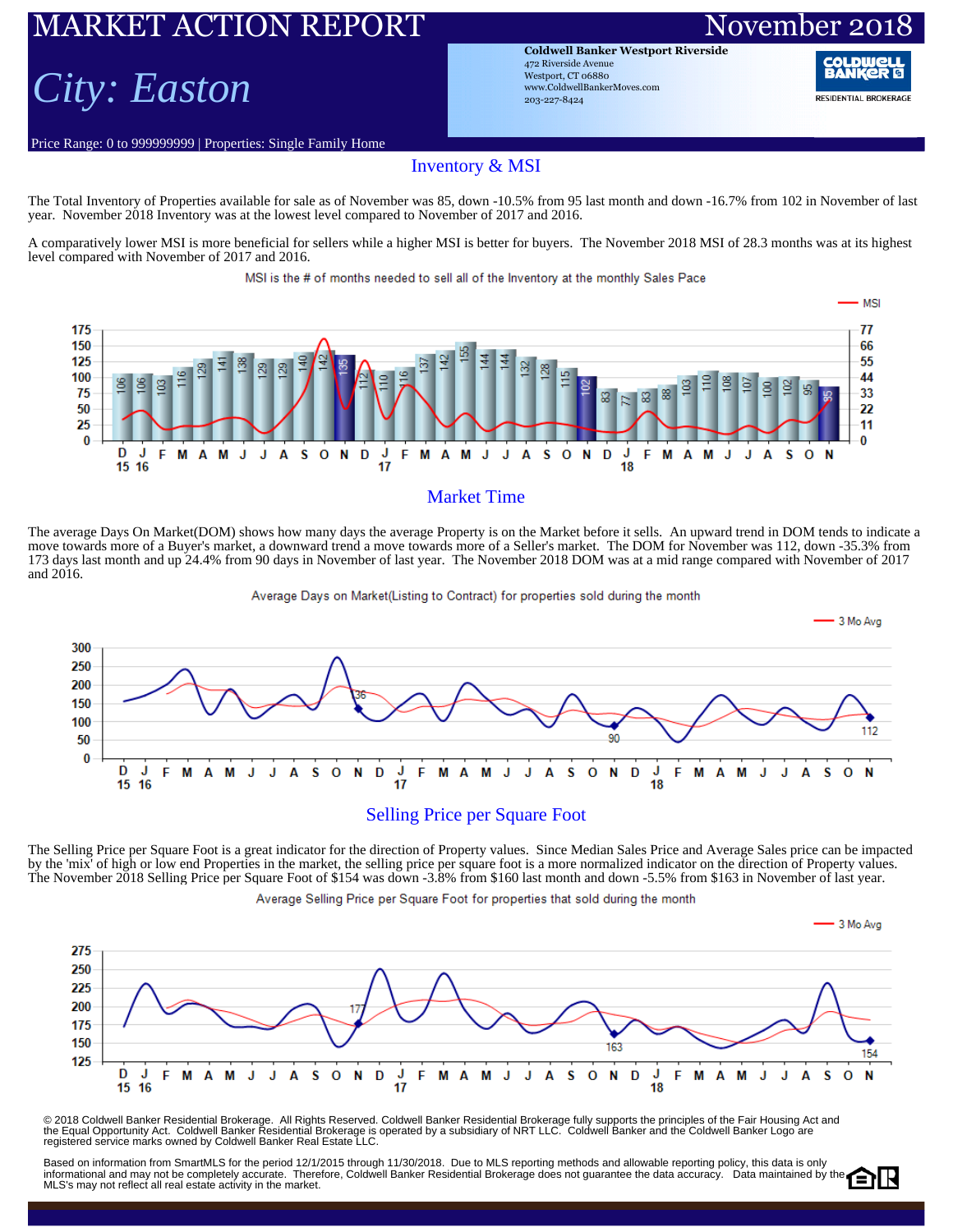## RKET ACTION REPORT November 20

# *City: Easton*

Price Range: 0 to 999999999 | Properties: Single Family Home

**Coldwell Banker Westport Riverside** 472 Riverside Avenue Westport, CT 06880 www.ColdwellBankerMoves.com 203-227-8424

RANI **RESIDENTIAL BROKERAGE** 

### Selling Price vs Listing Price

The Selling Price vs Listing Price reveals the average amount that Sellers are agreeing to come down from their list price. The lower the ratio is below 100% the more of a Buyer's market exists, a ratio at or above 100% indicates more of a Seller's market. The November 2018 Selling Price vs List Price of 90.2% was up from 85.0% last month and up from 89.6% in November of last year.

Avg Selling Price divided by Avg Listing Price for sold properties during the month



#### Inventory / New Listings / Sales

'This last view of the market combines monthly inventory of Properties for sale along with New Listings and Sales. The graph shows the basic annual seasonality of the market as well as the relationship between these items. The number of New Listings in November 2018 was 11, up 10.0% from 10 last month and down -21.4% from 14 in November of last year.



© 2018 Coldwell Banker Residential Brokerage. All Rights Reserved. Coldwell Banker Residential Brokerage fully supports the principles of the Fair Housing Act and<br>the Equal Opportunity Act. Coldwell Banker Realential Bro

Based on information from SmartMLS for the period 12/1/2015 through 11/30/2018. Due to MLS reporting methods and allowable reporting policy, this data is only Dased on information from Unitativity for the period 12 (1201) with the set of the Coldwell Banker Residential Brokerage does not guarantee the data accuracy. Data maintained by the MLS's may not reflect all real estate activity in the market.